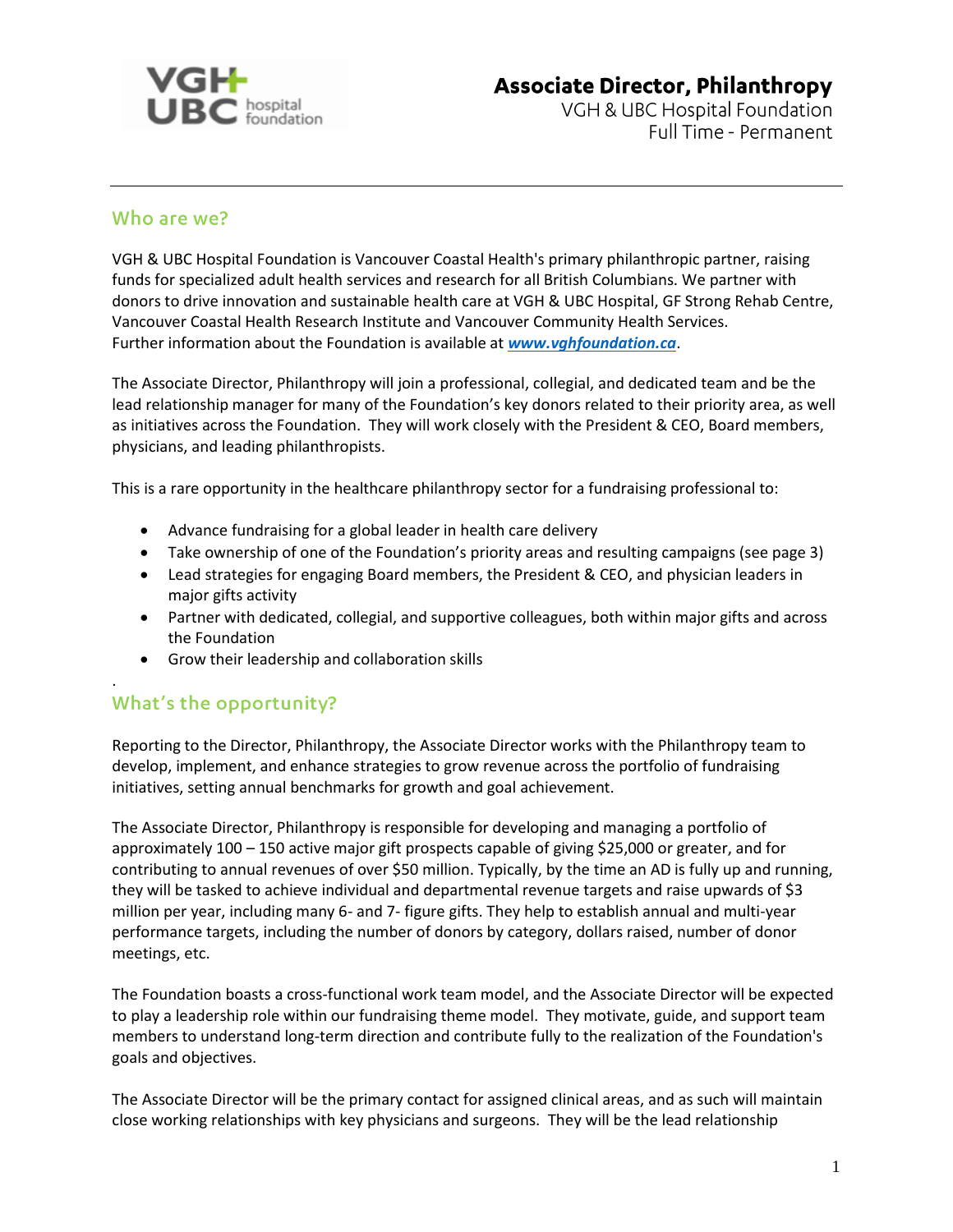manager for several of the Foundation's Board members and will participate in donor visits with the President & CEO.

The Associate Director's professional supports will include a shared administrator. They will partner closely with colleagues across the Foundation, including but not limited to peers in projects and proposals, estate planning, donor relations, and research, to name only a few.

An enthusiastic and knowledgeable fundraising professional, the incumbent is experienced in raising major gifts from individuals, corporations, and foundations, and will ideally have leadership experience in capital or comprehensive campaign environment.

The Associate Director's highest priority activities are to:

- Work with the Director, Philanthropy and the Philanthropy team to develop, implement, and enhance strategies to grow revenue across the portfolio of fundraising initiatives, setting annual benchmarks for growth and goal achievement.
- Develop and implement strategies to grow the major gifts portfolio of individual, corporate, and foundation donors to increase the number of donors and the size of gifts. This encompasses directing the research, identification, cultivation, and tracking of major gifts and planned giving prospects.
- Solicit major gifts in one-on-one meetings (in person, virtual, or phone calls) with donors.
- Develop and execute detailed development plans for each prospect.

Other areas of responsibility will include:

#### Donor Relationship Management

- Develop and maintain meaningful relationships with major and planned gift donors, prospects, volunteers, and supporters.
- Maintain an active list of contacts for cultivation and solicitation.
- Regularly communicate with donors and prospects through meetings, phone calls, letters, and emails for cultivation, solicitation, and stewardship.
- Work with the Director to establish financial goals for major gift prospects/donors and to prioritize key donors.

#### Development Systems & Administration

- Help establish annual and multi-year performance targets, including number of donors by category, dollars raised, number of donor meetings, etc.
- Prepare & deliver regular status reports on projections, proposals pending, and cultivation process.
- Ensure that all relevant information regarding meetings, visits, and donor activities and related data is recorded in the Foundation's information systems in a timely fashion to facilitate open communication and a team based fundraising environment.
- Provide input to the production of marketing materials including newsletters, e-mails, accountability reports, website content, etc. as required.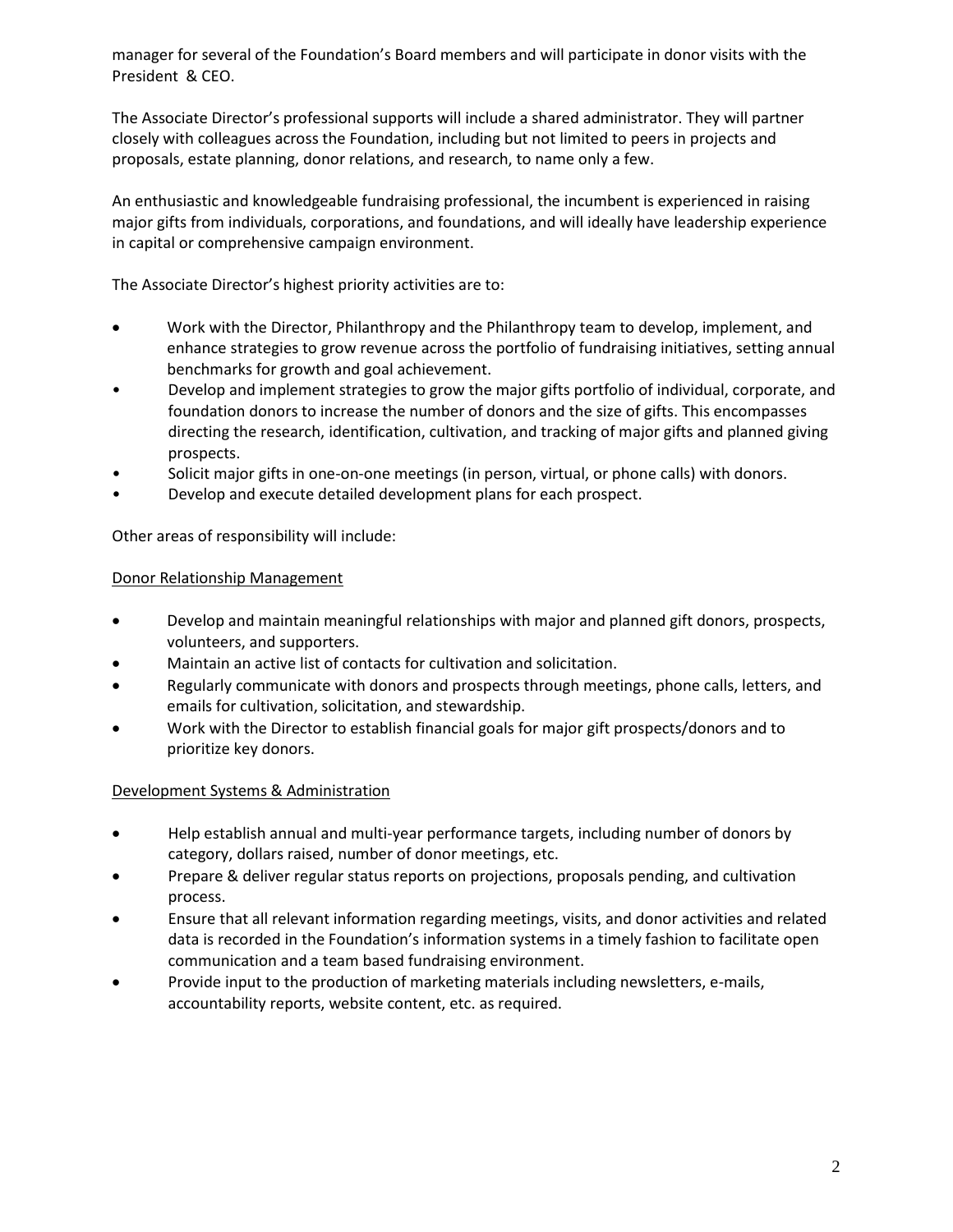#### Leadership

- Remain current on fundraising policies and development trends; maintain up-to-date knowledge of current fundraising industry information and tax issues to ensure maximum opportunities presented for gift commitments.
- Participate in professional organizations and keeps abreast of current and state of the art trends in fundraising and related operations and assists in the implementation of emerging opportunities.

## What do you bring?

The leaders, colleagues, and team members of the Foundation believe that the new AD should be:

Donor-driven. An authentic and engaging relationship builder. Proactive and defaults to action in managing prospects and encouraging dialogue. Experienced with sophisticated donors, and a strong customer service focus. Loves major gifts fundraising and models best practices.

Ambitious and enthusiastic. A motivated self-starter. Strong desire to elevate the program and achieve results. Assertive, resilient, and adaptable. Goal-driven. Works independently to meet goals.

Collaborative. Thrives in a professional and high-functioning environment. Able to work harmoniously within a team. A willing partner to like-minded teammates. Appreciates and leverages the expertise of others in a trusting manner.

Nimble. Flexible and adaptable in both thinking and action. Curious and open to learning new things, while sharing their knowledge with others.

Culturally Aligned. Committed to the Foundation's mission and vision. Embraces learning and growth in themselves and others. Selfless and humble. Promotes diversity and inclusion, with strong cultural sensitivity.

#### Ideal Position Skills and Competencies

- Significant experience as a fundraiser in the not-for-profit sector, securing donations of \$25,000 and more.
- Experience in a campaign and/or health context would be helpful.
- Ability to understand the needs and interests of leadership and major gift donors to develop relationships between them and the Foundation.
- Highly developed interpersonal and relationship skills; proven ability to exercise a high degree of good judgment, diplomacy, and discretion.
- Superior communication skills, including ability to write clear and compelling letters and proposals, as well as make concise and engaging presentations.
- Excellent analytical and organizational skills.
- Demonstrated project management and facilitation skills; proven ability to meet deadlines in a fast-paced environment, while considering time and resource constraints.
- Familiarity with the philanthropic community in British Columbia.
- Familiarity with the advanced features of Microsoft Office suite and in-depth knowledge of (a) donor database management system(s) (Salesforce preferred).
- Familiarity with CRA regulations related to giving and knowledge of federal and provincial privacy legislation.
- A degree in a relevant field or equivalent education and experience.